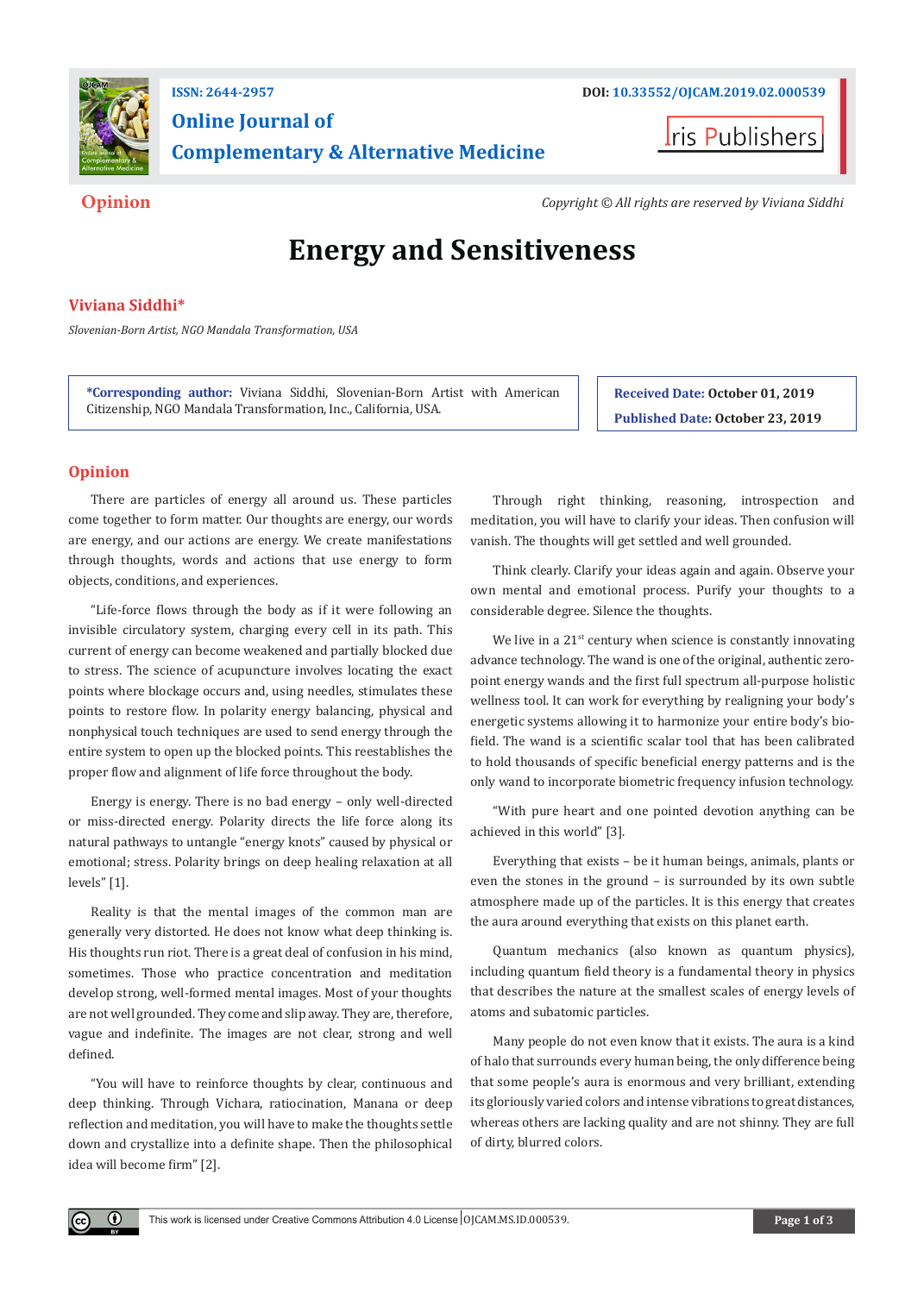The aura has exactly the same functions as the skin. You could say that is the skin of the soul, which it surrounds and protects (Figure 1).



"As you can see, the aura is extremely important. If your aura is not pure you cannot benefit either from the good influences of the planets or from the countless blessings which the angelic world is constantly showering on us, because your true self is buried and hidden under dense layers of impurities. We all know that a heavy layer of cloud hides the sun so that it can no longer warm or give light to creatures on earth. This is exactly what is wrong with those who love in anguish and distress, those who are filled with hatred and anger: there are too many dense clouds in their aura. The aura possesses an infinitely subtle variety of vibrations" [4].

The cosmic, planetary and zodiacal influences continuously flowing through space reach out to touch us and depending on the purity and sensitivity of our aura and the colors it contains, we may capture or fail to capture certain specific forces. Our aura, therefore, is like an antenna. It is an instrument, which detects and receives messages, waves and forces coming to us from the universe and from other human beings, plants and animals. Now, suppose there are certain negative, harmful influences at large in the universe: if your aura is very powerful and very luminous, those negative influences will be unable to reach your consciousness or to upset or harm you. Why? Because before they can get to you they come up against your aura, and your aura is an impassable barrier. It is like a wall.

A man's etheric body forms an aura, which penetrates and interweaves with the aura of his physical body and the combined aura of his physical and etheric bodies reveals the state of his health and good health. Atomic bodies have been awakened; they add brighter, more luminous colors and other, more powerful vibrations.

Man's astral and mental bodies, according to their activity or inactivity, their qualities or their weaknesses, add their own special emanations. They add their own coloring to the initial aura, thus revealing the nature of his thoughts and feelings.

"Your voice has changed with time, the cries of play mix with the glances of maturity and controlled speech. You are learning. I

have seen jewels of every kind, real diamonds, and fake. The one to decide is the diamond itself, and if I like the less bright one better, I shall take it. Human beings are made to meet one another. Diamonds to be found" [5].

The esoteric journey need not be one of suffering. It is true however; that it is possible to learn from suffering. Although inevitable, pain may be an opportunity for understanding, for growth, for evolution. "Healing", in this case, means welcoming that which synchronic events bring and eventually learning from them.

Inner radiance and bright aura we gain with a simple Kapalabhati- Cleansing breathing exercise. Kapalabhati is considered to be so cleansing to the entire system that, when practiced on a regular basis, the skull and the face shine with good health and inner radiance.

### **Benefits of Kapalabhati**

### **Physical benefits**

- Kapalabhati cleanses the nasal passages, bronchial tubes, lungs and entire respiratory system.
- It strengthens and increases the capacity of the lungs and intercostal (ribcage) muscles.
- Kapalabhati helps to drain the sinuses and eliminate accumulated excess mucus.
- Bronchial congestion is removed, as is spasm of the bronchial tubes. Consequently, asthma is relieved and cured over a period of time.
- As the lungs are cleansed, excess carbon dioxide is eliminated. This permits the red-blood cells to suck in more oxygen, increasing the richness of the blood.
- The blood is purified and toned; the body gets an increased supply of oxygen to all cells.

#### **Mental/psychic benefits**

- Kapalabhati refreshes and invigorates the mind.
- It brings an increase in alertness as a result of the increase of oxygen to the brain.
- It creates a feeling of exhilaration.
- Kapalabhati activates pranic energy.
- It increases the supply of stored-up prana in the solar plexus region" [6].

When you are very busy in your daily life, you may not harbor any impure thought; but when you take rest and leave the mind blank, the impure thoughts will try to enter in a subtle way to harm you. You must be careful when the mind is relaxed.

Thoughts gain strength by repetition. If you entertain an impure thought or good thought once, this impure thought or good thought has a tendency to recur again.